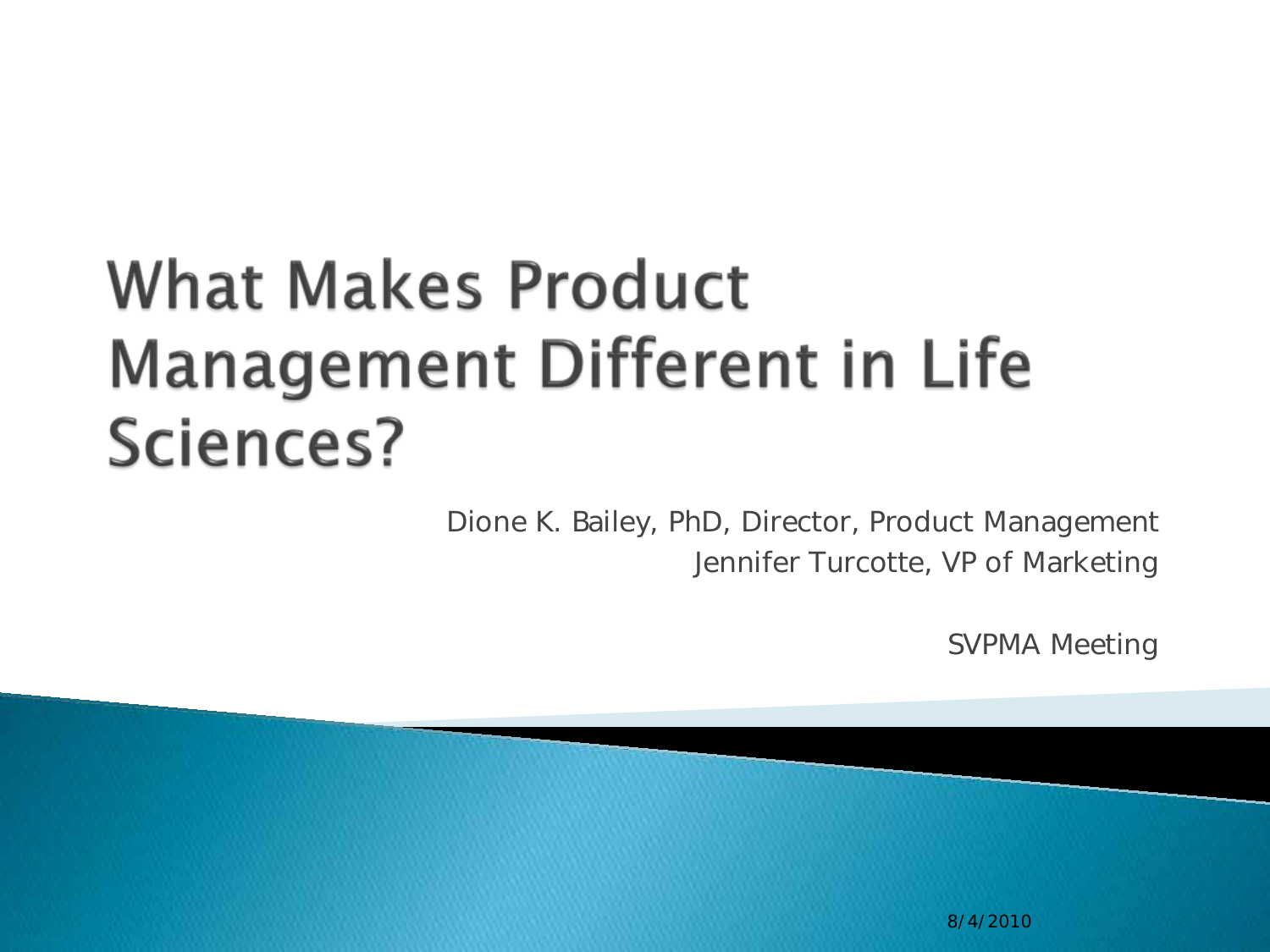## Overview

- } Product Management is very different across Life Sciences and High Tech industries
- } Contrast of Product Management in Life Sciences and High Tech
- } Domain Knowledge: Is it more important in one industry versus another?
- } Use of Social Media Is Life Sciences ready?
- } What's required to successfully transition from High Tech to Life Sciences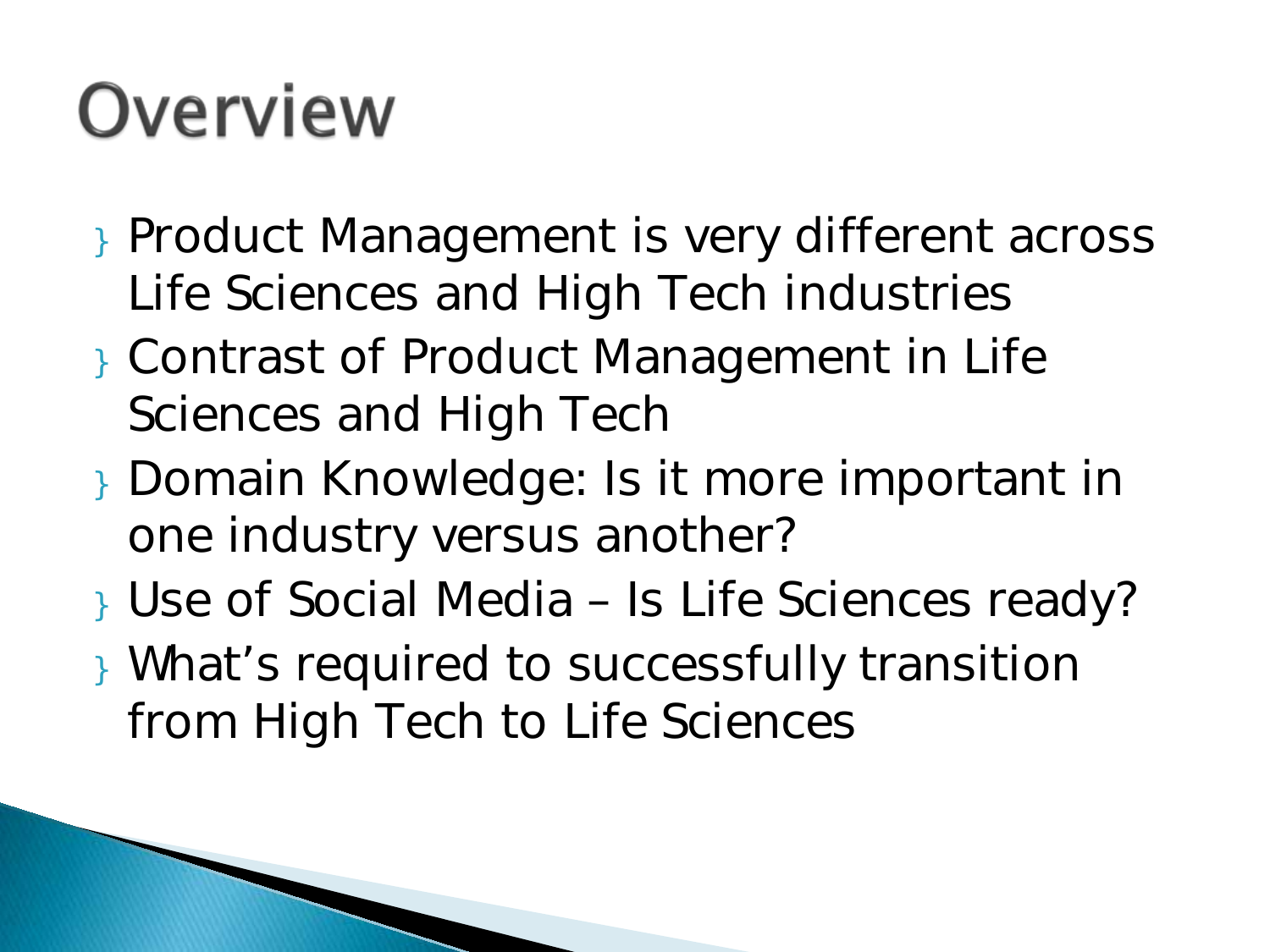#### Intro to Complete **Genomics**

#### } Who is Complete Genomics?

- Small, start-up company that provides DNA sequencing of human genomes
- Goal is to provide large-scale and affordable complete human genome sequencing as a service
- Enable large-scale research of the genetic mechanisms underlying complex diseases and drug response
- We are a life sciences tools company
- } What we are not?
	- Diagnostics company

- Medical Devices company
- } Biggest challenges relating to product management
	- Highly competitive market small number of large and fierce competitors
	- Multi-disciplinary technology bio-chemistry, hardware, software, bioinformatics, genetics
	- Domain knowledge is a MUST -- we sell to the Scientist (PhD)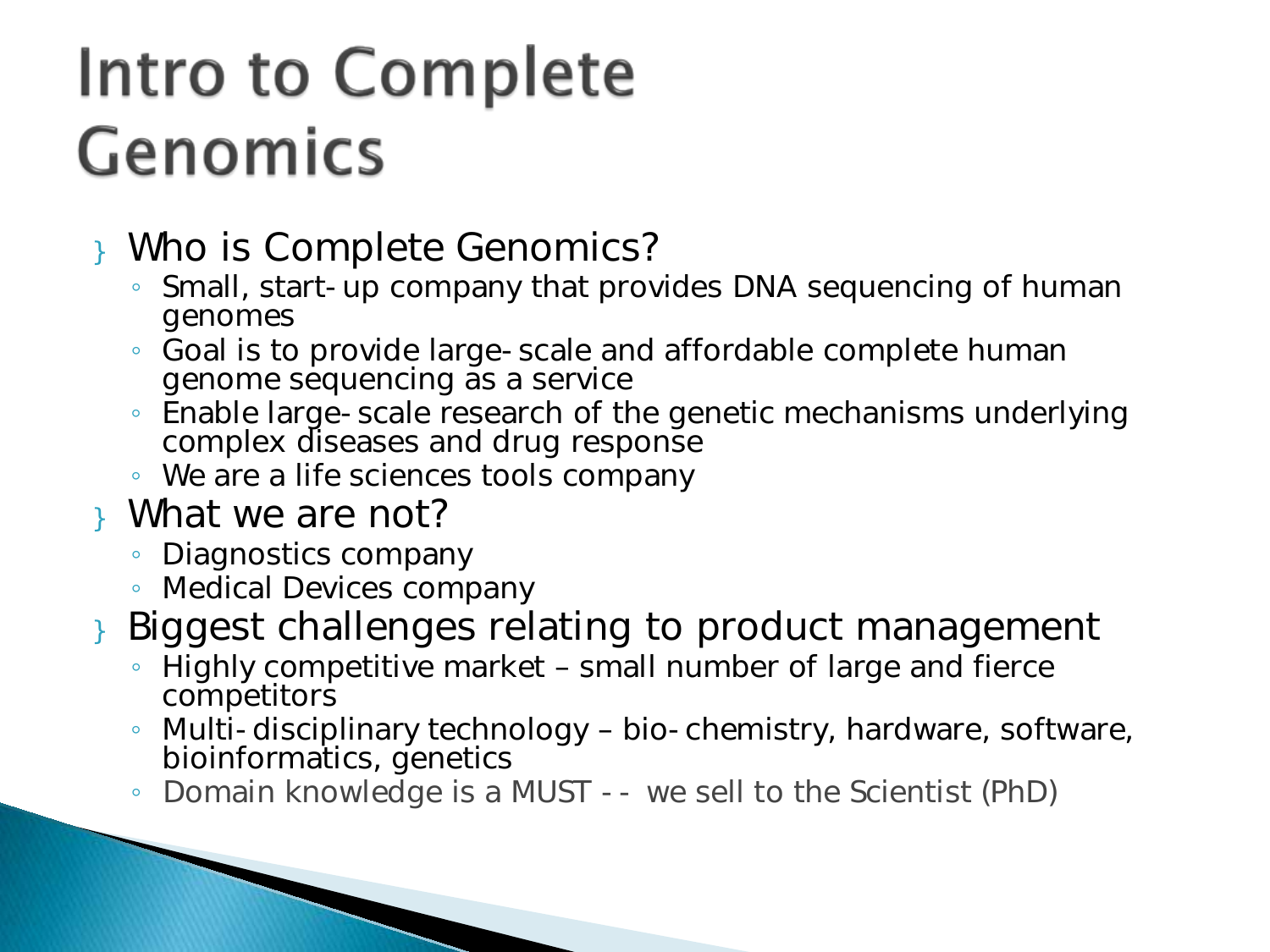#### Differences between Life Sciences **Tools and High Tech Companies**

} Life Sciences Tools

- No industry analysts but key opinion leaders who are renowned, leading scientists who influence customers' buying decisions
- Selling to scientists requires facts, proof/validation and credibility
- Companies rarely employ complex selling or unique marketing tactics
- Often sell features/functions ('knobs & whistles')
- Marketing grows out of R&D; very small industry (everyone knows everyone)

#### } High Tech

- Briefing and influencing industry analysts is critical
- To sell a solution, sales requires differentiated positioning and messaging, competitive intelligence and sales tools
- Product management and product marketing are well- understood and valued (at least more so than in Life Sciences)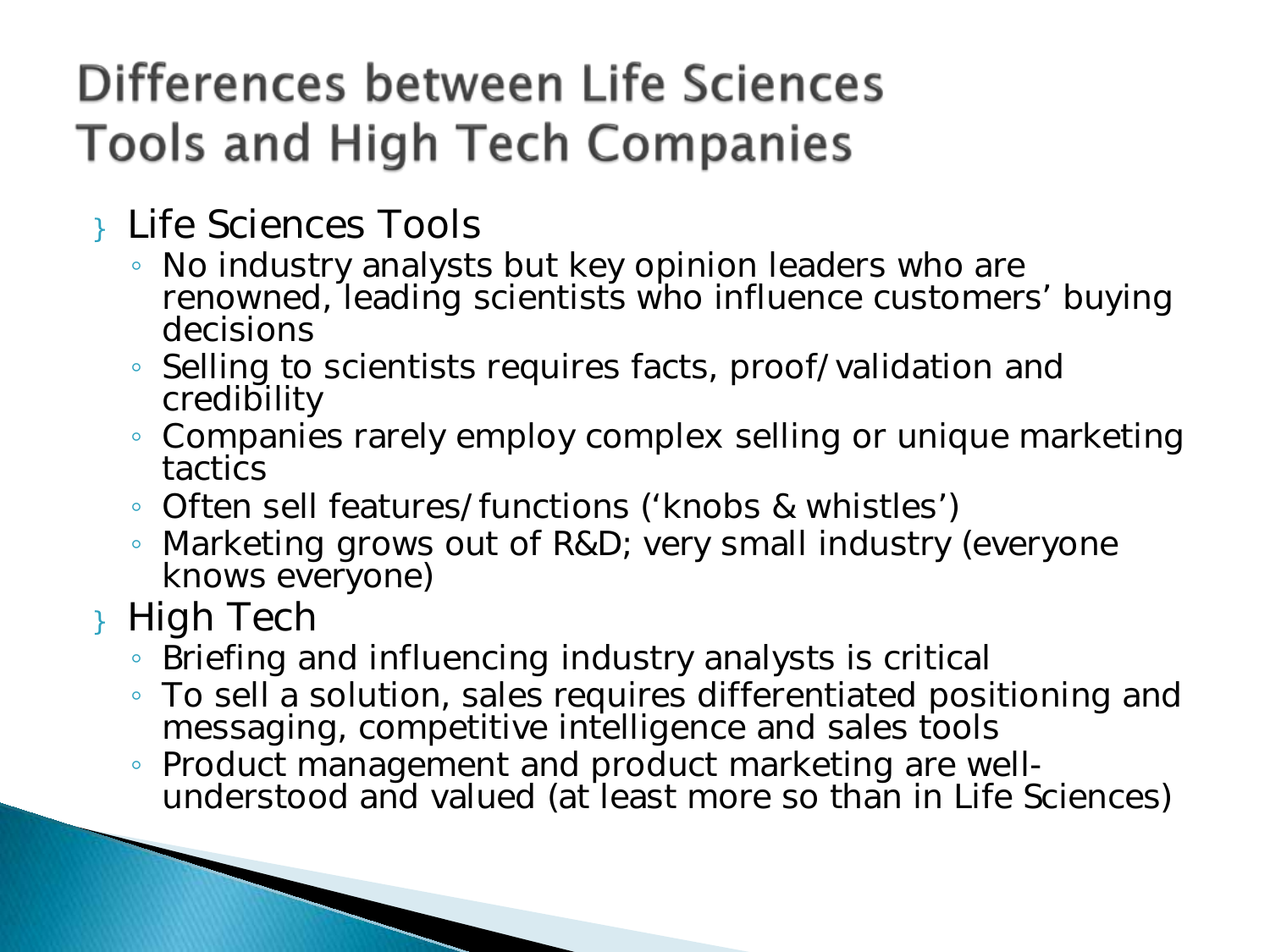### R&D/Dev at a Start-up Life Sciences **Tools Company**

- } High Tech:
	- Product Mgmt is often brought in halfway through development to steer final product, run alpha/beta and launch product
- } Life Sciences Tools:
	- Often R&D works for many years without any marketing (or product mgmt) who is hired prior to initial commercial launch
	- R&D is often multi-disciplinary
	- Often takes longer to transition to a commercial organization than high-tech companies
- } What is the right approach?
	- Both industries struggle with the transition from an R&D-driven to a Marketing-driven company
- } What is the solution?

◦ Bring PM in earlier to help drive the way products are developed, marketed and sold by focusing on the problems of the market rather than the features of the product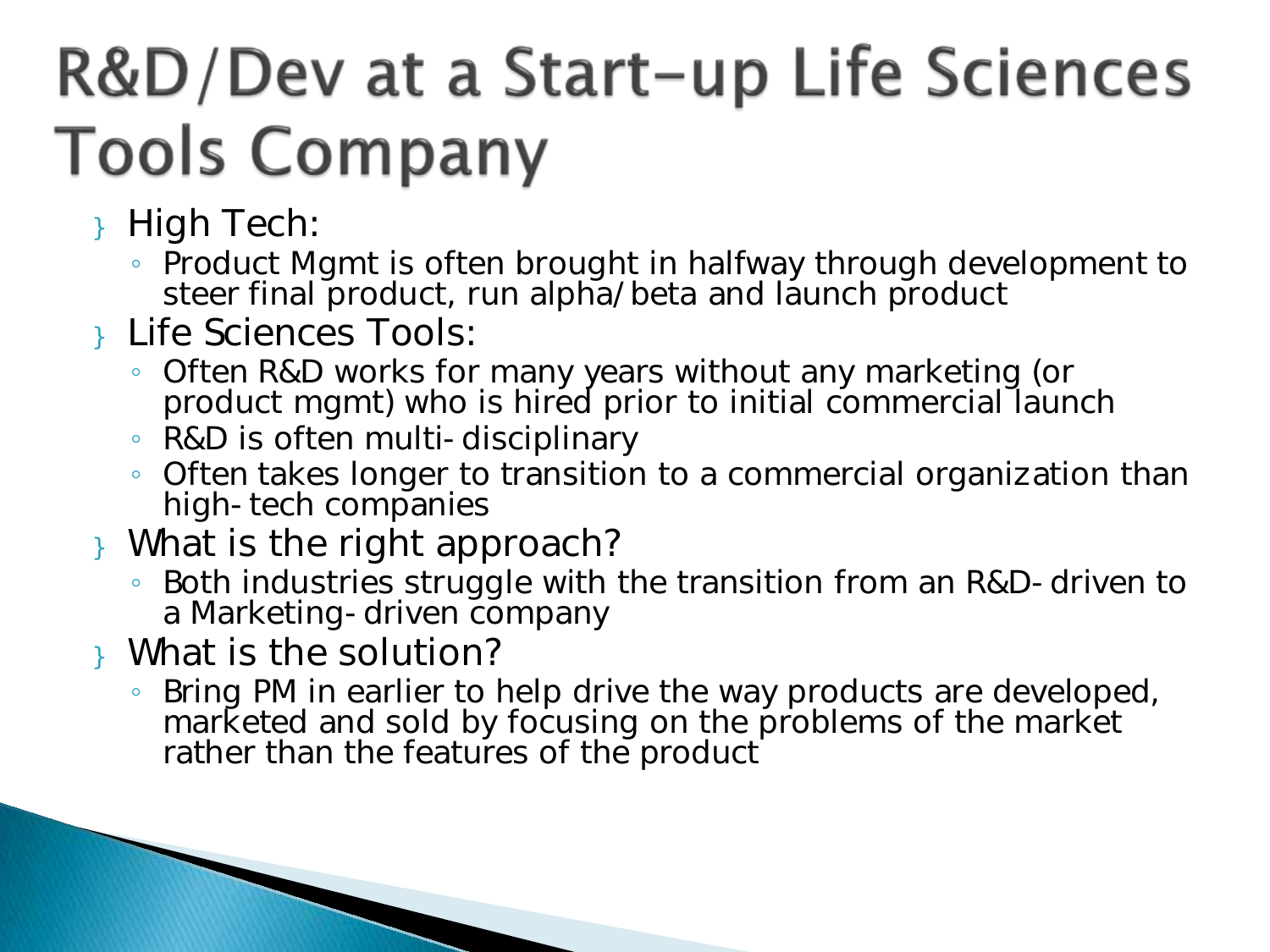## **Separate but Coordinated Roles**

|                                 | <b>Product Management</b>                                                                                                                                                                    | <b>Product Marketing</b>                                                                                                                                                                                                                      |
|---------------------------------|----------------------------------------------------------------------------------------------------------------------------------------------------------------------------------------------|-----------------------------------------------------------------------------------------------------------------------------------------------------------------------------------------------------------------------------------------------|
| 4 Ps                            | Product                                                                                                                                                                                      | Pricing, Place, Promotion                                                                                                                                                                                                                     |
| Focus:                          | Product                                                                                                                                                                                      | Customer                                                                                                                                                                                                                                      |
|                                 | Inbound-focused                                                                                                                                                                              | Outbound-focused                                                                                                                                                                                                                              |
| Drives:                         | New product development                                                                                                                                                                      | Positioning, messaging and differentiation of product                                                                                                                                                                                         |
| Interacts with:                 | Development/Engineering                                                                                                                                                                      | Sales, prospects and customers                                                                                                                                                                                                                |
| <b>Bridges gaps</b><br>between: | Engineering-oriented teams and product marketing (and<br>business-oriented teams)                                                                                                            | Business-oriented teams and product mgmt                                                                                                                                                                                                      |
| Responsible for:                | High-level business/product requirements, including the<br>detailed requirements and especially the user experience<br>and defines longer term roadmap                                       | Positioning product to prospects and customers, managing the<br>product launch, providing tools for sales to sell the product, and<br>for supporting marketing programs                                                                       |
| <b>Validation:</b>              | Validates that product meets the needs of real customers<br>and users                                                                                                                        | Validates that positioning of product is understand and value<br>resonates                                                                                                                                                                    |
| Duties:                         | · Gather market/customer requirements; develop MRDs<br>· Determine business-case feasibility<br>· Scope and define new products<br>- Build product roadmaps<br>· Run alpha and beta programs | • Positioning and outbound messaging<br>· Provide collateral, presentations, sales tools<br>· Training materials for training the sales force<br>Conduct customer feedback (user group, surveys, etc.)<br>- Launch new products (or features) |

Successful companies clearly define the distinct roles of product manager and product marketing

◦ Work together to maximize sales revenue, market share and profits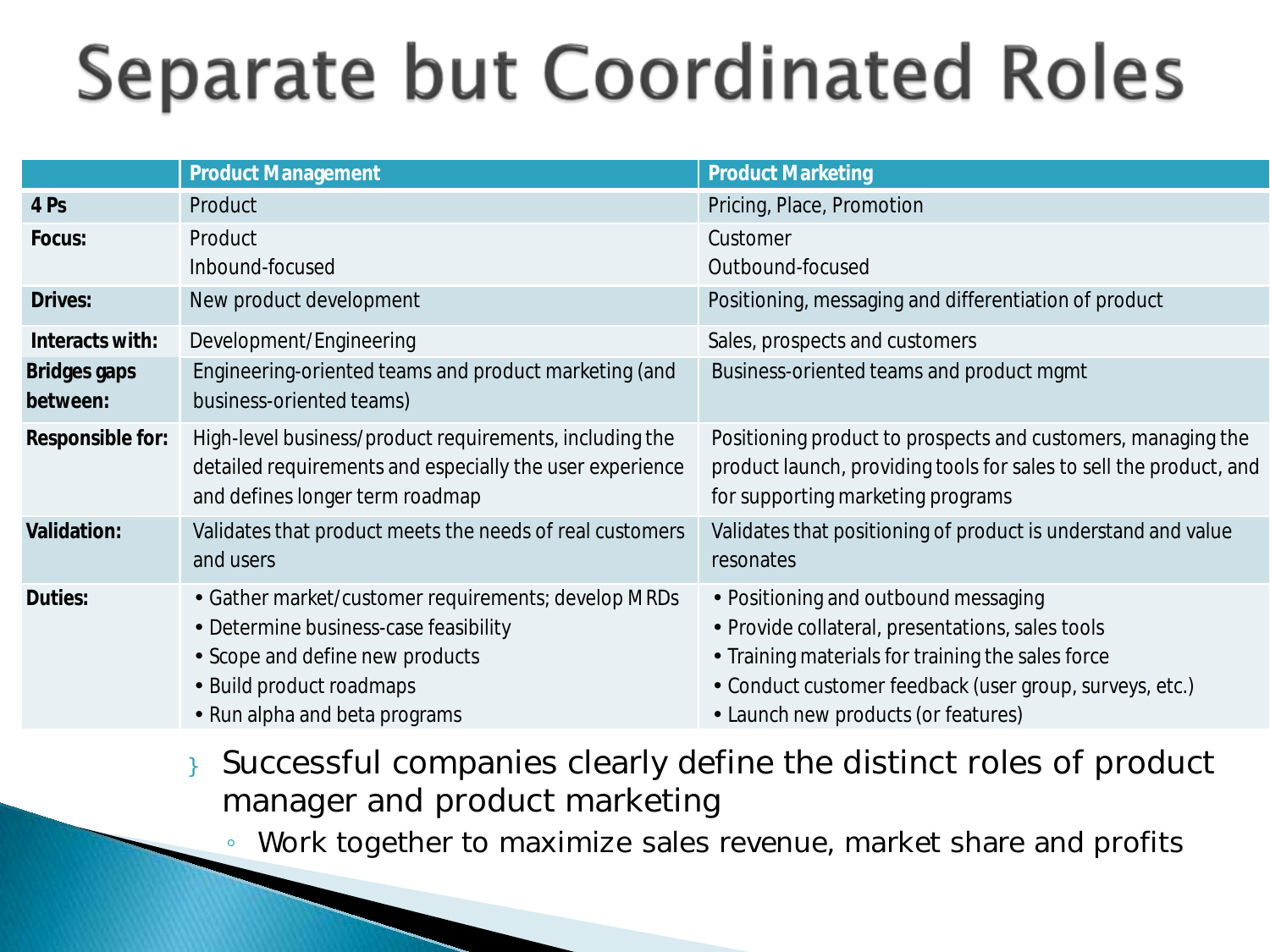### **Product Management Role in High** Tech

- } Typically separate product marketing and product management roles (even in small companies)
- } Work as a team with a clear delineation in roles
- } Highly competitive, rapidly evolving market requires nimble product development and highly differentiated products with a strong value proposition -> Need strong dedicated product management
- } Why separate roles?

- PM is a strategic role but be overwhelmed with tactical activities; important to keep PM focused on strategic product direction
- One person is unlikely to have the bandwidth to do both jobs well
- Need another role to manage communication to customers, sales support, marketing programs support, industry analyst relations, etc.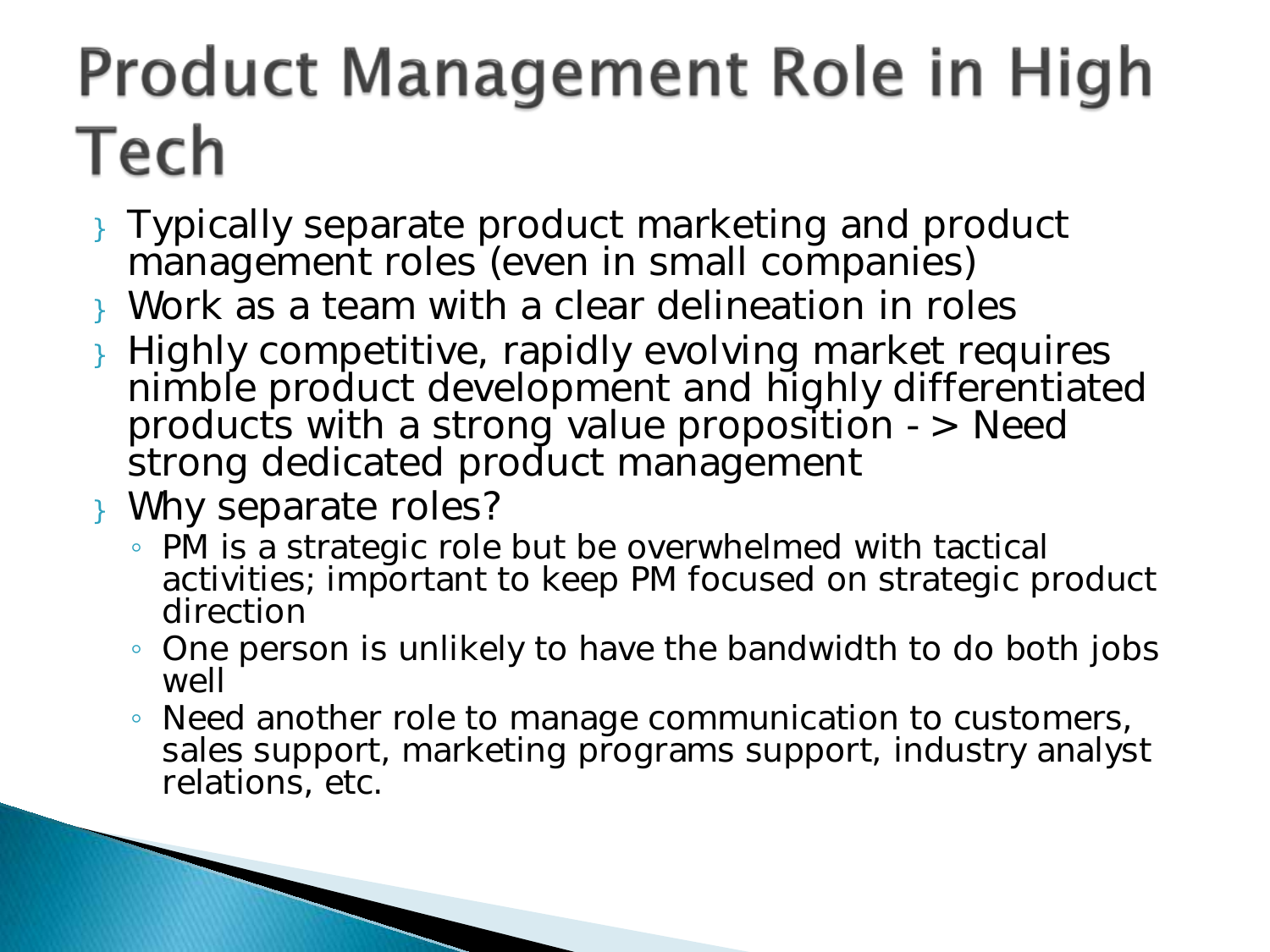#### **Product Mgmt Role in Life Sciences**

- } PM is often responsible for both product management and product marketing
	- Yet, it's hard to find one person who can do both roles well
	- Each role is critical and requires different skills/talents
- } Due to the technical nature of the buyer (scientist), typically the role requires someone with more scientific background than marketing training
	- Marketing training comes from on-the-job training which can lead to a very similar approach taken for most problems (no thinking outside of the box)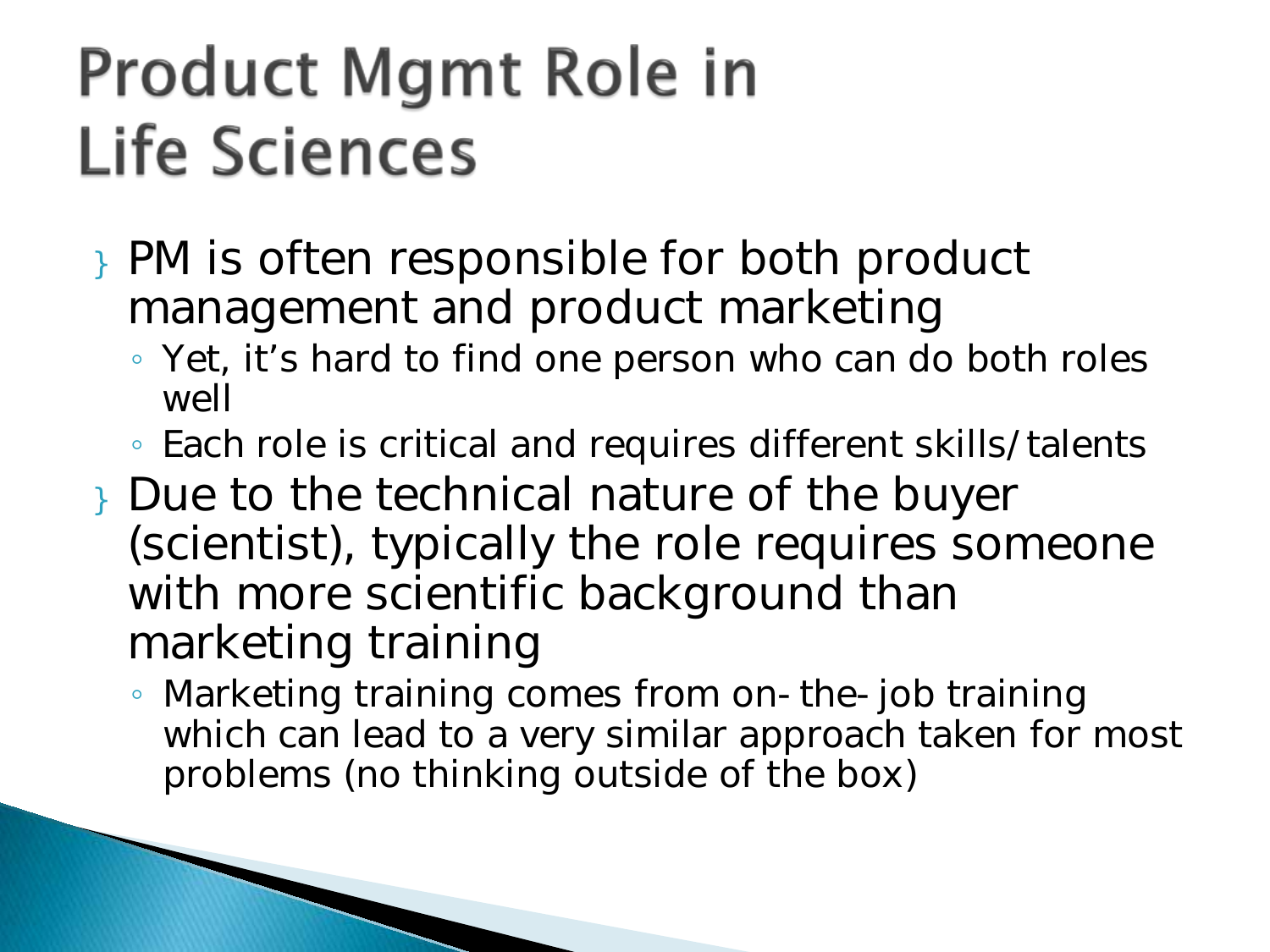### Domain Knowledge in Life Science

} Critical in a Life Science company

- Understand the customer's problem that your product needs to solve ('been in their shoes')
- Requirements are often technically focused and detailed (requires molecular biology, genetics background and understanding)
- Technical product features differentiate it from competitors (not a solution sell)
- Most buyers don't buy one solution from one vendor

#### } Often requires PhD

- Con: Makes it difficult to transition into a Life Science product manager role from other industries
- Pro: Many researchers/R&D within Life Science transition from a technical/development role into a marketing role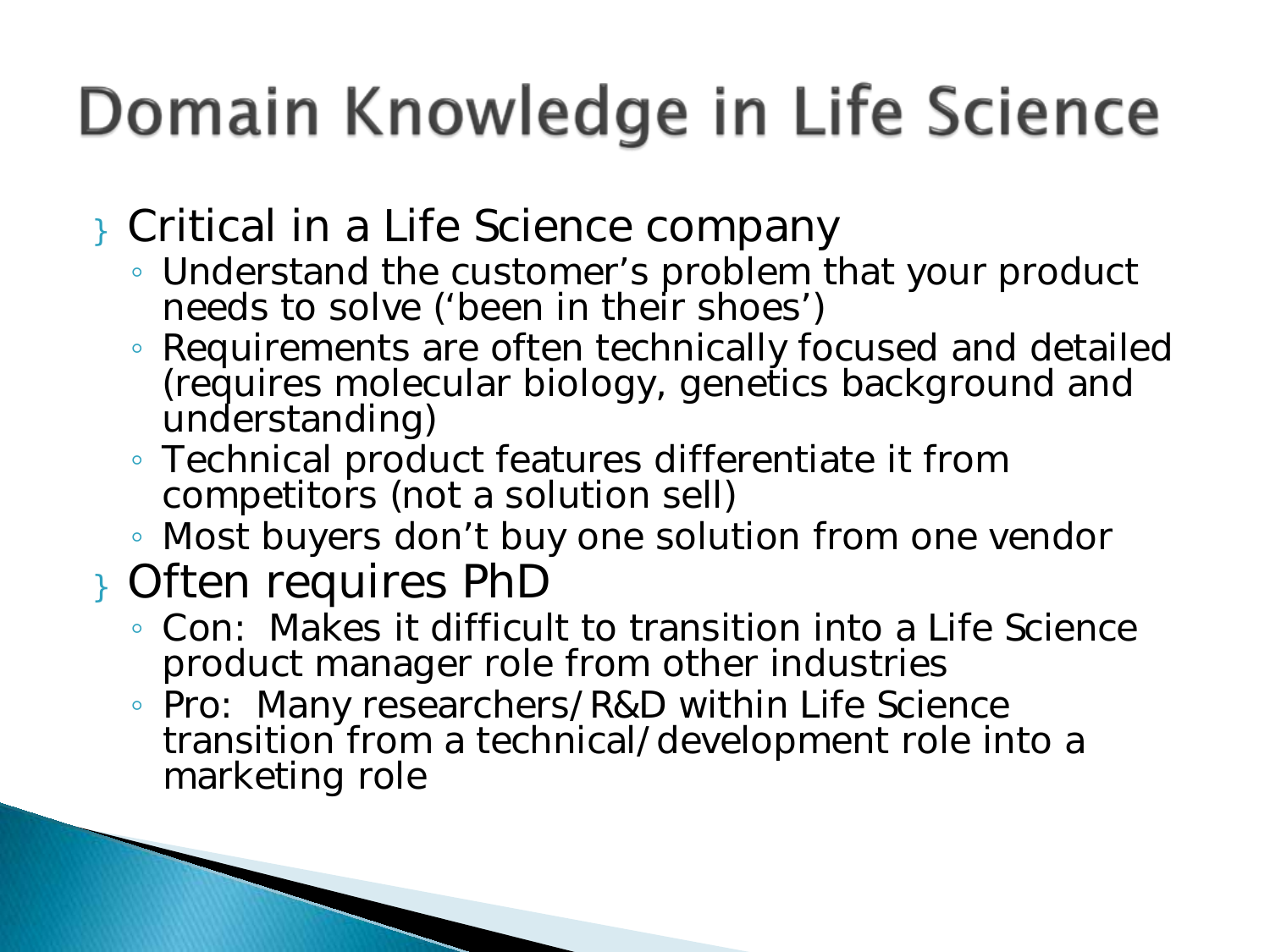## Domain Knowledge in High Tech

- } Domain knowledge is a secondary requirement behind Product Mgmt/customer-facing experience
	- Ariba hired purchasing managers from F100 companies to help guide product mgmt only to find they couldn't translate their job into requirements -> needed a product manager
- } Often important to have business-to-business or business-to-consumer product mgmt experience
	- Do you know how to market/sell to consumers versus businesses?
- } Also critical is business acumen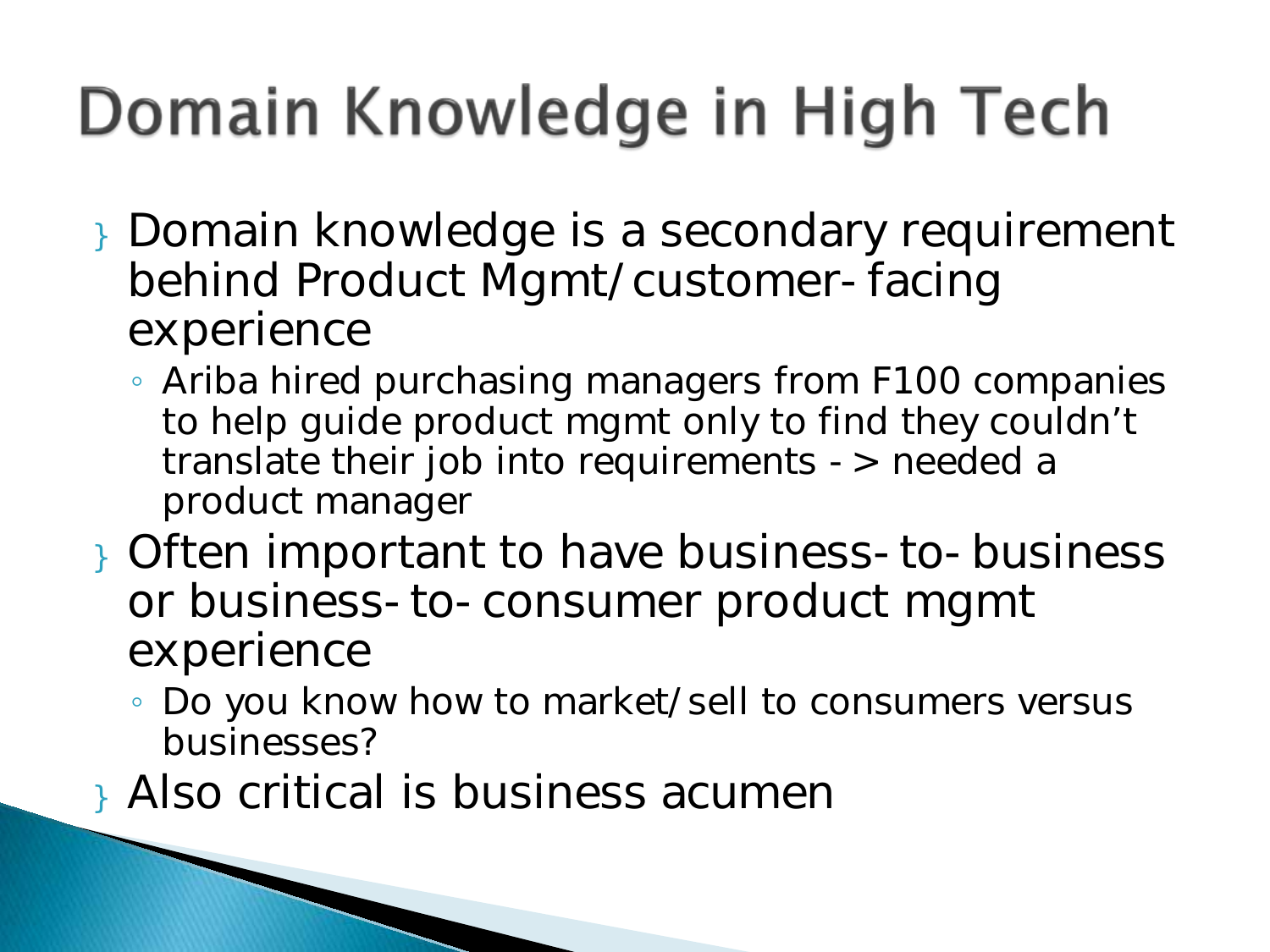## Social Media

- } Bloggers are emerging as a key media audience
- } Many Life Science tools companies believe they don't need to participate in social media marketing because their products or services are not consumer facing
- } High Tech companies often are immersed in the Internet so social media like blogging, Facebook or Twitter are integrated with other marketing programs and are second nature
- } Customers, decision makers, influencers and investors are participating online (blogs, videos, podcasts, news articles)
- } Need to actively listen to what is being discussed online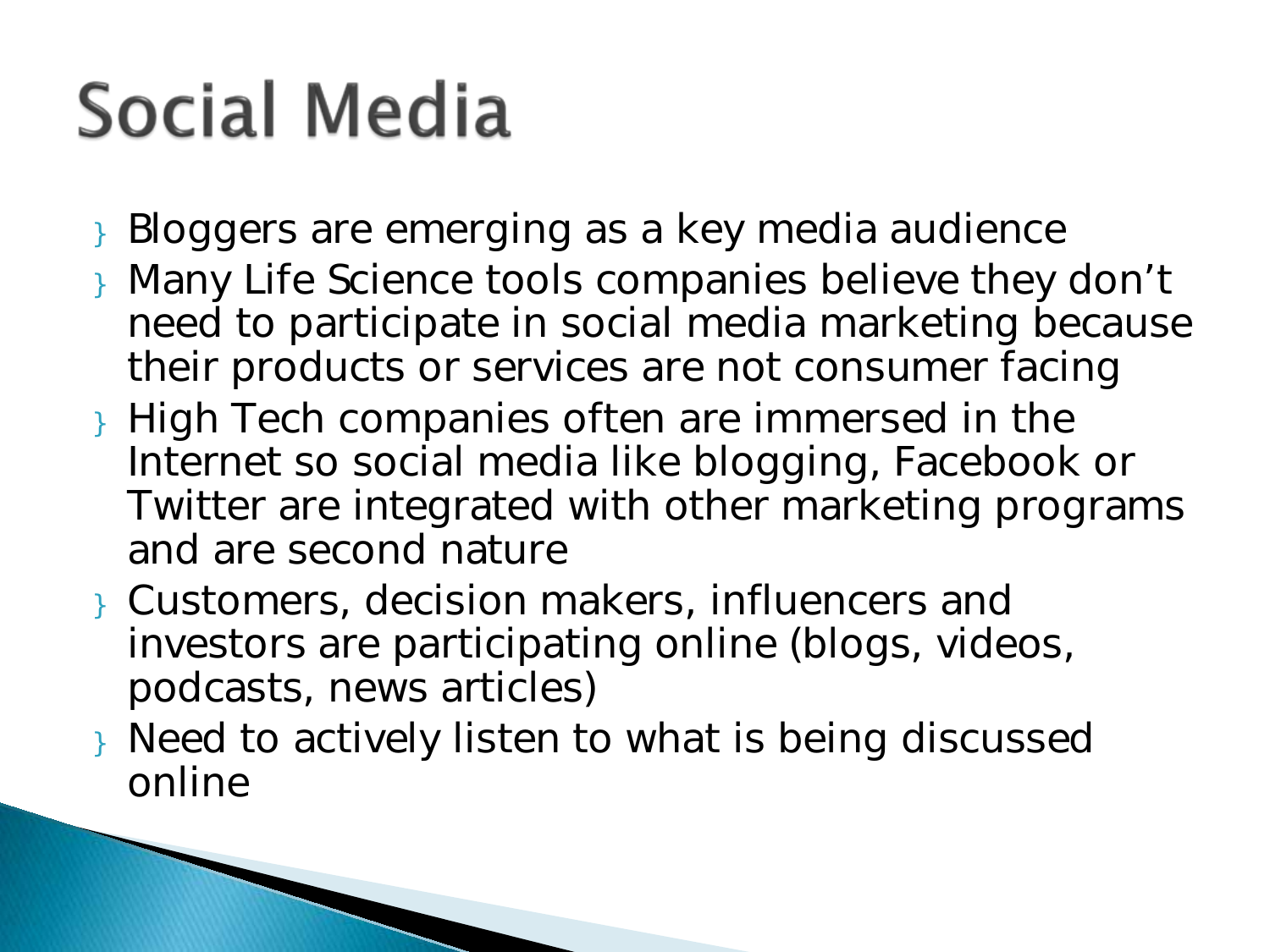## Changing Industries - Not roles

- } Career changes are a natural progression
- } What is motivating the change? Really understand why you want a change.
- } Research new careers, and key companies
- } Transferrable skills
- } Networking
- } Find a mentor
- } Training and education gain experience
- } Be flexible With location, role and salary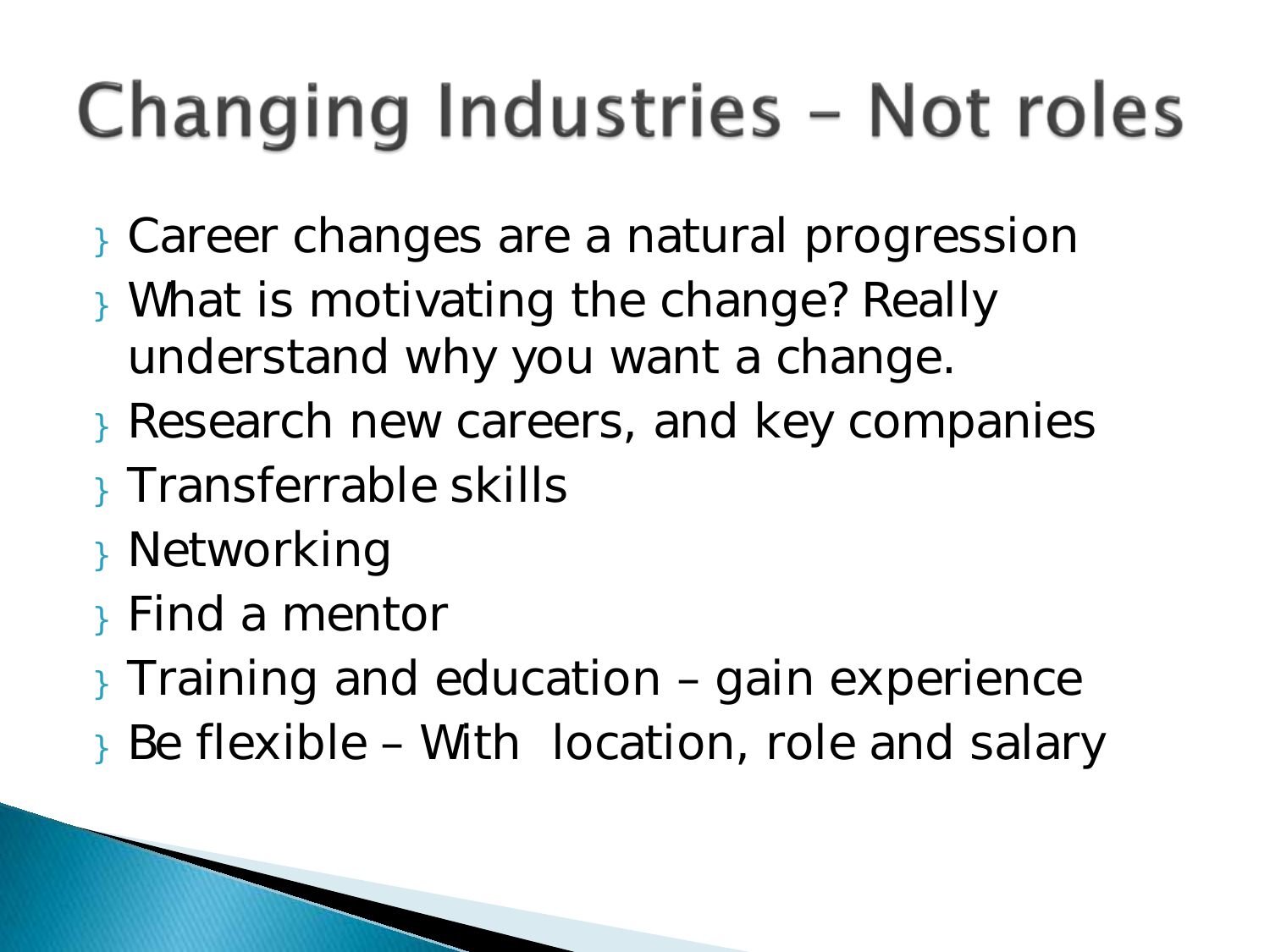### **Changing Roles within Life Science** Organizations

- } Making the transition from R&D to marketing
	- Know your strengths
	- Talk to your Product manager peers about their position
- } Expect on the job training
	- Find a good mentor

- Take marketing classes
- Some companies will help pay for MBA or other training programs
- } Be patient
	- Take the time to learn the basics and grow into the role
	- Don't be afraid to ask you marketing peers for advice and help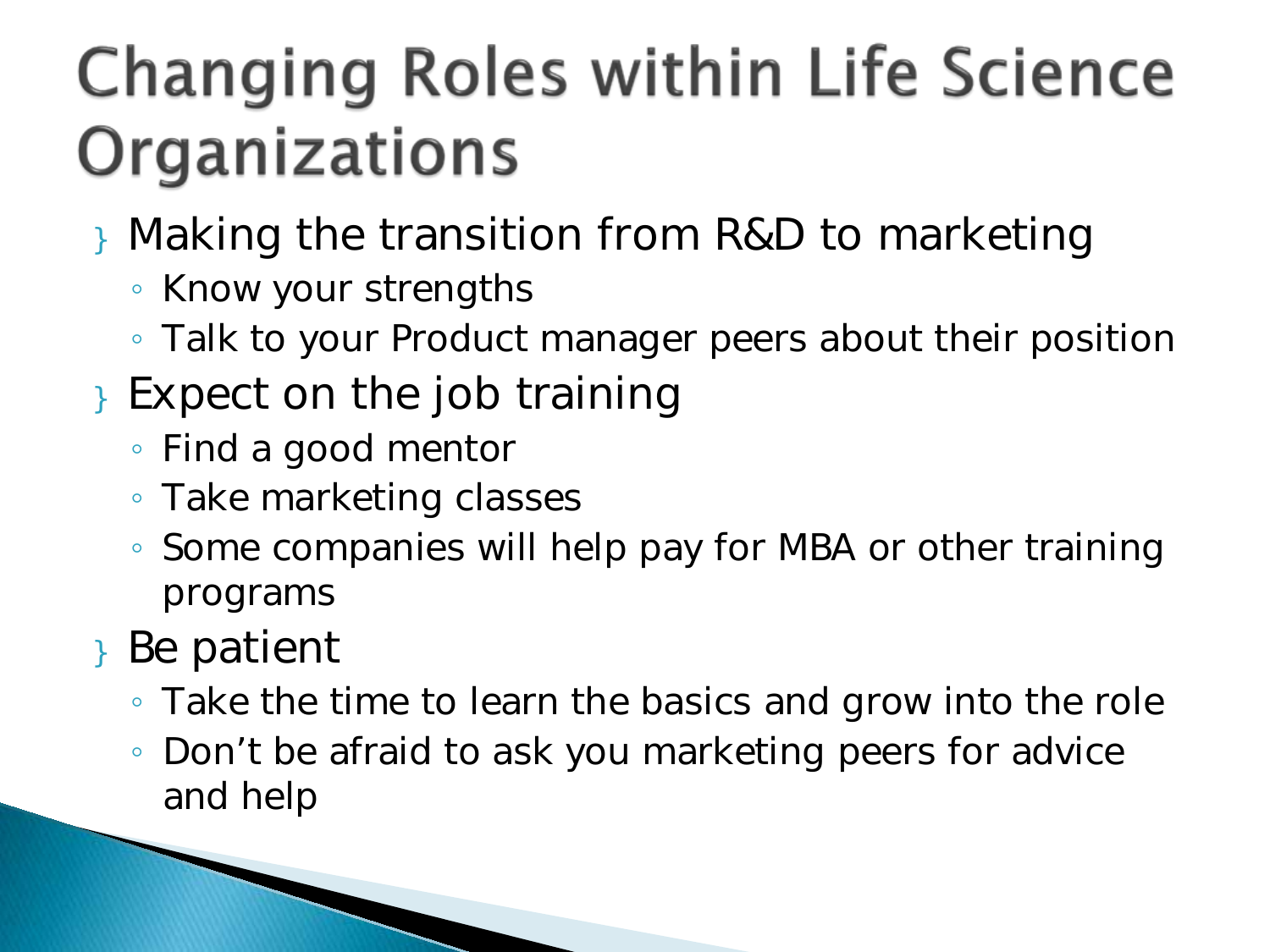### **Lessons Learned**

- } Is there an ideal split between product mgmt and marketing?
	- No, but you must define the role or roles to ensure the best success
- } Don't be afraid to look to other industries for guidance, best practices
	- Social media, industry analysts, etc.
- Product mgmt and marketing in any size company is critical
	- Successful products come from the companies that know the market and its problems
- } Transitioning industries

- Set a goal and map out a plan with steps and milestones
- Playing to your strengths and passions provides satisfaction
- Try to determine how the role you are in now will get you to your next goal
- Leverage your network immediately and look for peers who have made a similar move